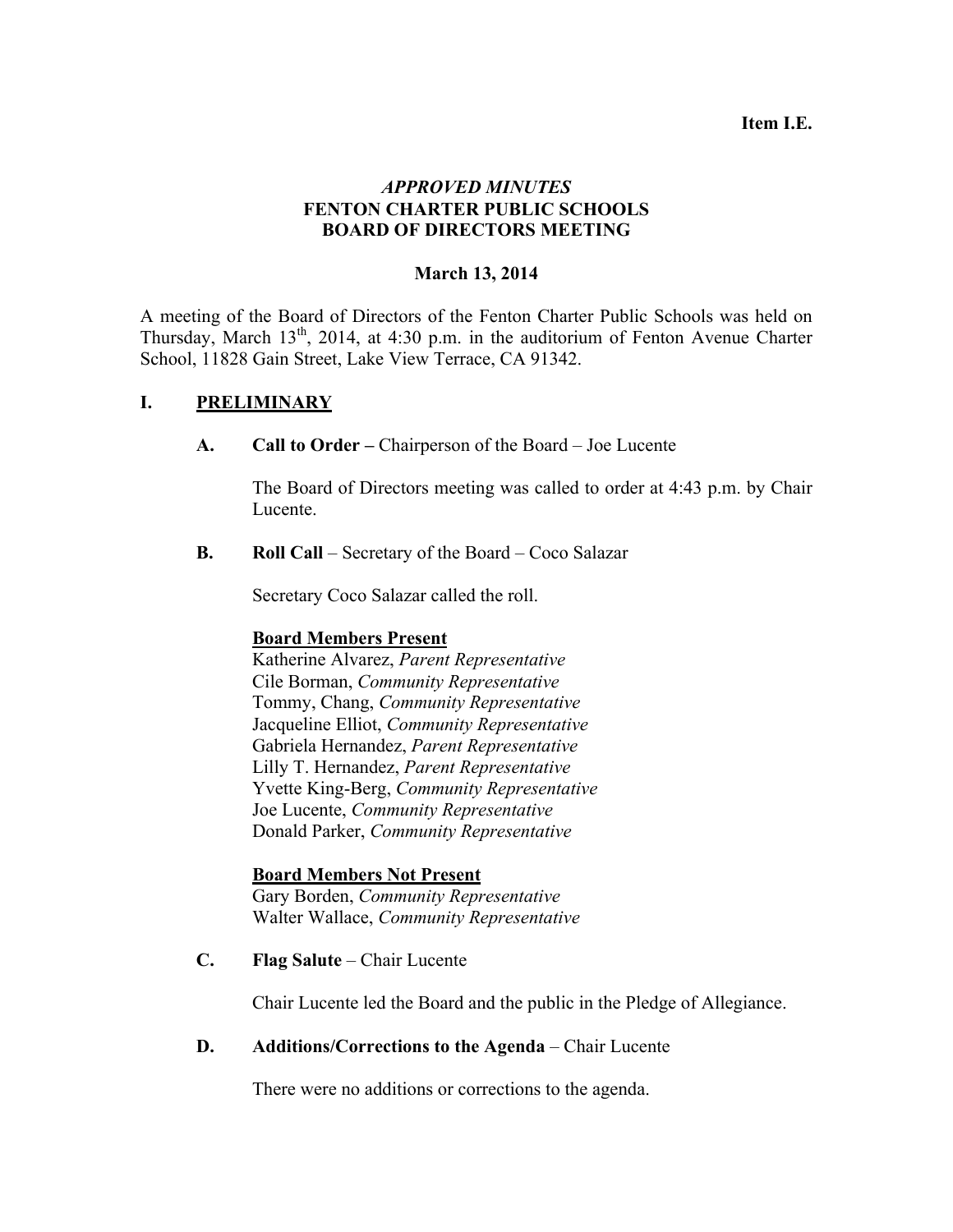## **E. Minutes of Previous Regular Meeting** – Chair Lucente

On **MOTION** of Yvette King-Berg, **SECONDED** by Tommy Chang and **CARRIED** by a vote of 9 (YES) and 0 (NO), the minutes of the February 6, 2014 Regular Meeting of the Board of Directors were approved.

# **II. COMMUNICATIONS**

## **A. Presentations from the Public** – Chair Lucente

There were no presentations from the public.

## **B. Committee/Council Reports**

Minutes of all meetings held by any committee and/or council were sent to the Board Members prior to this meeting.

There were no further reports by committees/councils.

## **C. Treasurer/CFO's Report will be presented at the next regular meeting of the Board of Directors scheduled for April 1, 2014.**

- **D. Directors' Reports will be presented at the next regular meeting of the Board of Directors scheduled for April 1, 2014.**
- **E. The Executive Director's Report will be presented at the next regular meeting of the Board of Directors scheduled for April 1, 2014.**

# **III. CONSENT AGENDA ITEMS**

**A. Recommendation to approve offers of contracts and terms of contracts for current probationary teachers**

On **MOTION** of Jacqueline Elliot, **SECONDED** by Yvette King-Berg and **CARRIED** by a vote of 9 (YES) and 0 (NO), the consent calendar was approved.

# **IV. ITEMS SCHEDULED FOR ACTION**

**A. Recommendation to approve hiring of Technology Teaching Specialist for Fenton Avenue Charter School and two Instructional Technology Coaches for Santa Monica Boulevard Community Charter School.**

On **MOTION** of Gabriela Hernandez, **SECONDED** by Cile Borman and **CARRIED** by a vote of 9 (YES) and 0 (NO), the recommendation to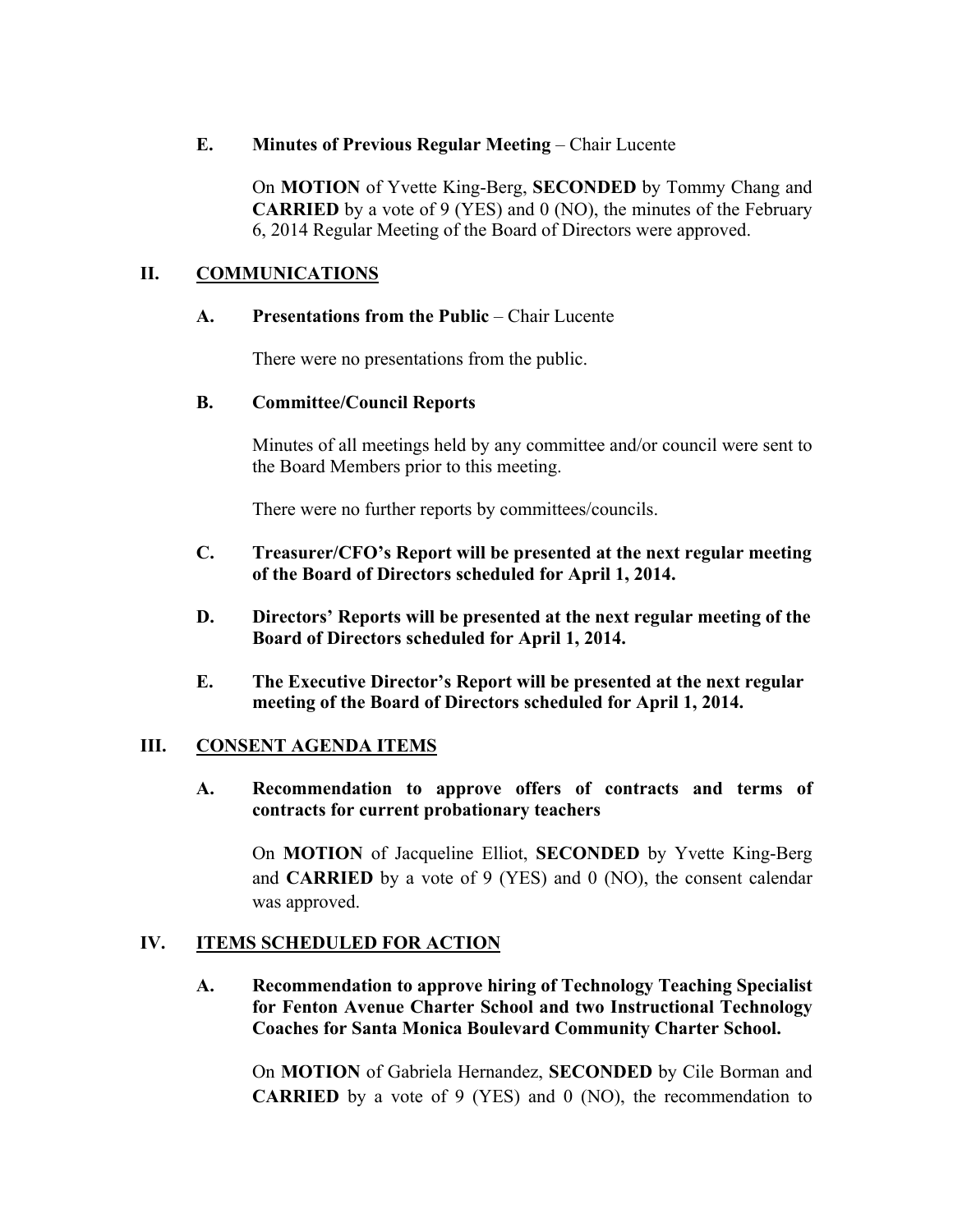approve the hiring of a Technology Teaching Specialist for Fenton Avenue Charter School and two Instructional Technology Coaches for Santa Monica Boulevard Community Charter School was approved.

# **B. Recommendation to approve hiring of Reading Intervention Specialist for Fenton Primary Center.**

On **MOTION** of Yvette King-Berg, **SECONDED** by Jacqueline Elliot and **CARRIED** by a vote of 9 (YES) and 0 (NO), the recommendation to approve hiring of a Reading Intervention Specialist for Fenton Primary Center was approved.

## **C. Recommendation to approve hiring of Mrs. Stacy Hutter as the Director of Fenton Avenue Charter School**

On **MOTION** of Yvette King-Berg, **SECONDED** by Gabriela Hernandez and **CARRIED** by a vote of 9 (YES) and 0 (NO), the recommendation to approve hiring of Mrs. Stacy Hutter as the Director of Fenton Avenue Charter School was approved.

### **D. Recommendation to approve hiring of Ms. Barbara Aragón as Administrative Coordinator of Fenton Primary Center**

On **MOTION** of Donald Parker, **SECONDED** by Gabriela Hernandez and **CARRIED** by a vote of 9 (YES) and 0 (NO), the recommendation to approve hiring of Ms. Barbara Aragón as the Administrative Coordinator of Fenton Primary Center was approved.

# **V. ITEMS SCHEDULED FOR INFORMATION**

### **A. Receipt resignation from Dr. Michelle Rappino on February 28, 2014**

### **B. Local Control Accountability Plan (LCAP)**

*These were information items and no action was taken.*

### **VI. CLOSED SESSION**

Chair Lucente made the following announcement:

"The Board of Directors will now be moving into closed session to discuss matters described in Section VI. Matters to be discussed are those permitted by Government Code Sections 54957 (personnel matters) and 54956.8 (real property)."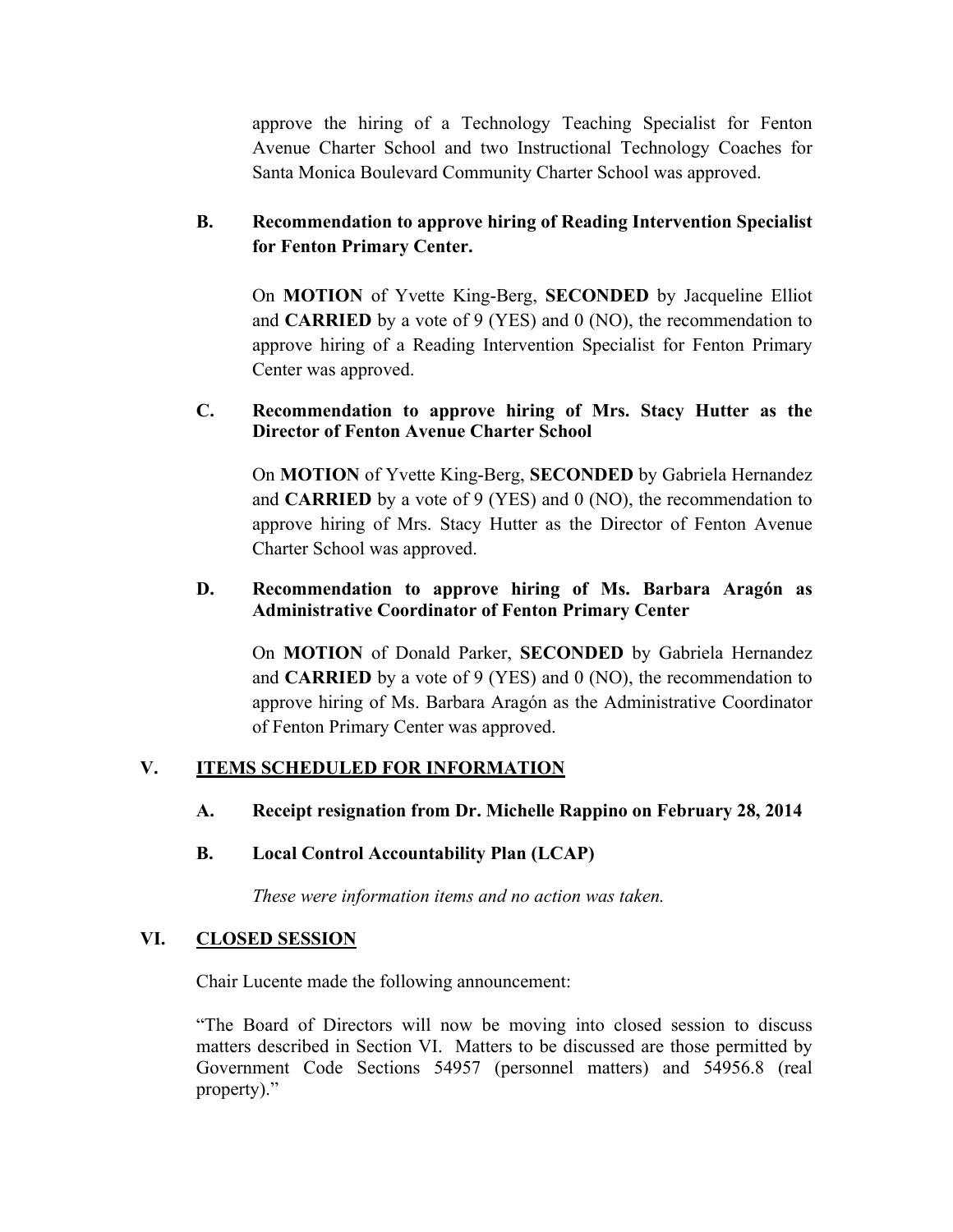The Board of Directors convened to closed session at 5:31 p.m.

### **A. Personnel - Public Employment (Government Code 54957)**

**Titles:**

*Director, FACS*

*Administrative Coordinator, FACS*

*Director, FPC*

*Assistant Director, FPC Director, SMBCCS*

*Administrative Coordinator (Instruction/Parent Advocacy) SMBCCS*

*Administrative Coordinator (Personnel/Finance), SMBCCS*

## **B. Real Property (Government Code 54956.8)**

The Board of Directors reconvened to open session at 4:57 p.m.

Chair Lucente announced that item VI.A. was discussed in Closed Session and action would be taken in Open Session.

He further added that item B was an information item only and no action was taken in Closed Session.

# **VII. ITEMS SCHEDULED FOR ACTION**

**A. Board approval of employment agreements for Director FACS; Administrative Coordinator, FACS; Director, FPC; Administrative Coordinator, FPC; Director, SMBCCS; Administrative Coordinator (Instruction/Parent Advocacy), SMBCCS; and Administrative Coordinator (Personnel/Finance), SMBCC**

On **MOTION** of Yvette King-Berg, **SECONDED** by Donald Parker and **CARRIED** by a vote of 9 (YES) and 0 (NO), the Board approved contracts and terms as follows:

**Stacy Hutter**, Director, Fenton Avenue Charter School – one-year contract (July 1, 2014 – June 30, 2015)